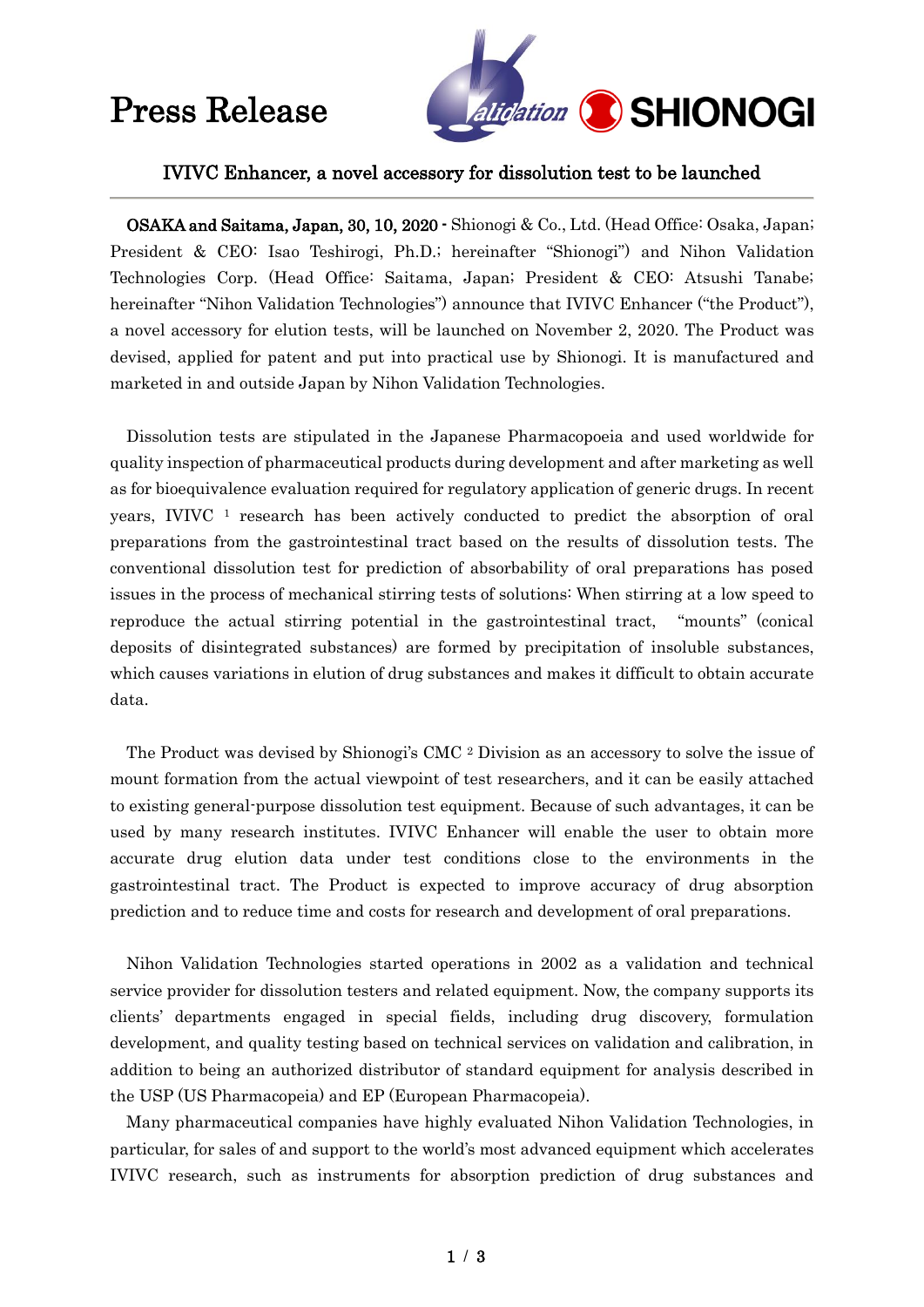## Press Release



subcutaneous absorption of injectable drugs.

Shionogi hopes to solve problems faced by patients and society in a more comprehensive manner through our self-transformation from a conventional drug discovery company focusing on offering medications to a healthcare provider that continuously renders new value to society based on our determination to achieve the 2030 Vision "Building Innovation Platforms to Shape the Future of Healthcare."

With Nihon Validation Technologies' high technical capabilities for IVIVC and Shionogi's R & D strength, including CMC, the two companies will support development of oral formulations, aiming to maximize value by making the best use of drug efficacy and reducing adverse reactions, and will be closer to patients for better therapy and improved quality of life.

- Note 1 ) IVIVC (In-vitro in-vivo correlation): Correlation between in-vitro and in-vivo profiles
- Note 2 ) CMC (Chemistry, Manufacturing and Control): Research related to a wide range of fields, from nonclinical/clinical trials to approval acquisition and commercial production, such as formulation development, manufacturing method research, quality standard setting and study development.

#### [Product overview]

Brand name: IVIVC Enhancer

M a t e r i a l s: Stainless steel (SUS304) and PTFE

Date of Launch: November 2, 2020

Product photo:



Image of use: 【When it is unused】







Mounts are formed under low stirring conditions.

By using the Product, formulation of mounts is unlikely to occur under low stirring conditions.